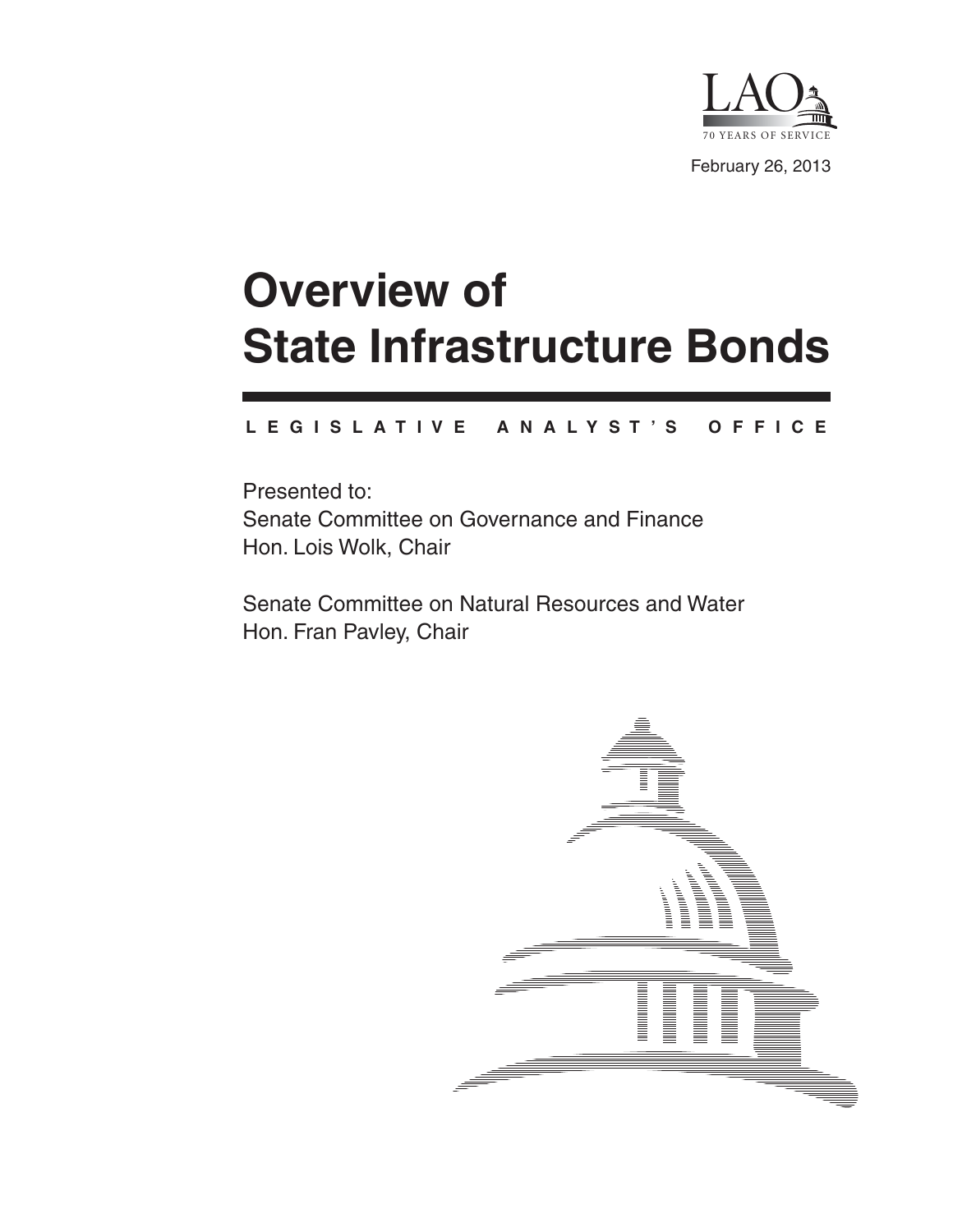

# **Infrastructure Financing in California**



 $\blacksquare$  The state's infrastructure spending relies on various financing approaches and funding sources.

- **Pay-As-You-Go.** Under the pay-as-you-go approach, the state funds infrastructure up front through direct appropriations of taxes and fees. Pay-as-you-go spending from special funds—primarily transportation revenues make up a significant share of the state's infrastructure spending.
- **General Fund-Supported Bonds.** The state traditionally has sold two types of bonds that are typically paid off from the General Fund: voter-approved general obligation bonds and lease-revenue bonds approved by the Legislature.

| <b>How Does the State Pay for</b><br>Infrastructure? |               |                |  |  |
|------------------------------------------------------|---------------|----------------|--|--|
| 2001-02 Through 2010-11 (In Billions)                |               |                |  |  |
|                                                      | <b>Amount</b> | <b>Percent</b> |  |  |
| Pay-As-You-Go                                        |               |                |  |  |
| General Fund                                         | \$1.3         | $1\%$          |  |  |
| Special fund                                         | 33.7          | 33             |  |  |
| Subtotals                                            | (\$35.0)      | (34%)          |  |  |
| <b>Borrowing</b>                                     |               |                |  |  |
| General obligation bonds                             | \$60.2        | 58%            |  |  |
| Lease-revenue bonds                                  | 6.0           | 6              |  |  |
| Traditional revenue bonds                            | 1.9           | 2              |  |  |
| Subtotals                                            | (\$68.1)      | (66%)          |  |  |
| <b>Totals</b>                                        | \$103.1       | 100%           |  |  |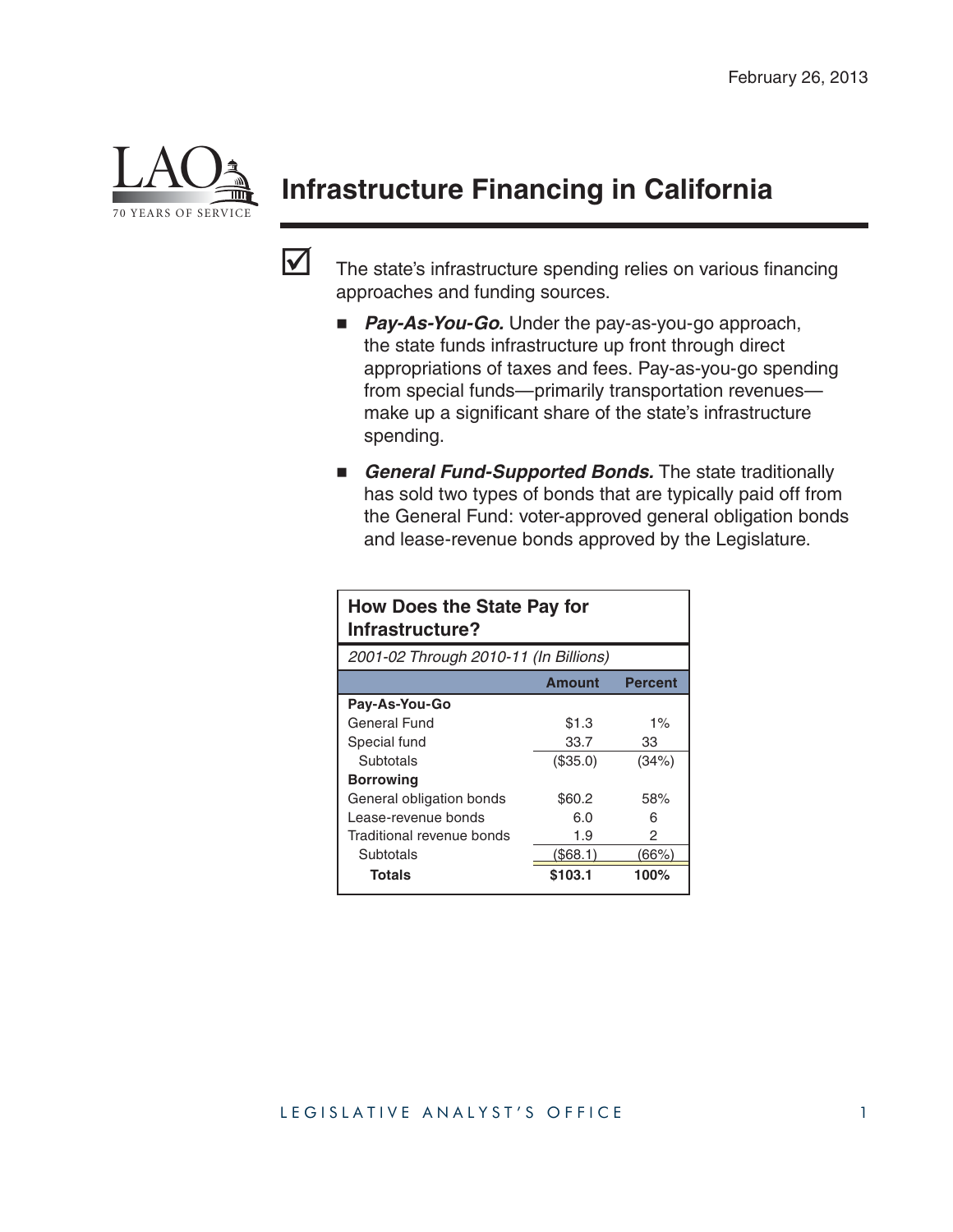

# **Infrastructure Spending**

 $\triangledown$  Transportation projects make up the largest amount of state infrastructure spending. Education facilities (K-12 and higher education) also receive a significant share.



 $\triangleright$  Other state facilities or programs receiving infrastructure funds include water resources, state parks, CalFire stations, prisons, courts, state hospitals, developmental centers, California Highway Patrol (CHP) and Department of Motor Vehicles (DMV) offices, veterans homes, and general state office space. The state also provides funding in support of local housing development, children's hospitals, and infrastructure for stem cell research.



Almost three-fifths of the state's total infrastructure spending is distributed to and administered by local agencies. For example, nearly all of the state government's spending supporting infrastructure for K-12 schools and community colleges is local assistance.



LEGISLATIVE ANALYST'S OFFICE 2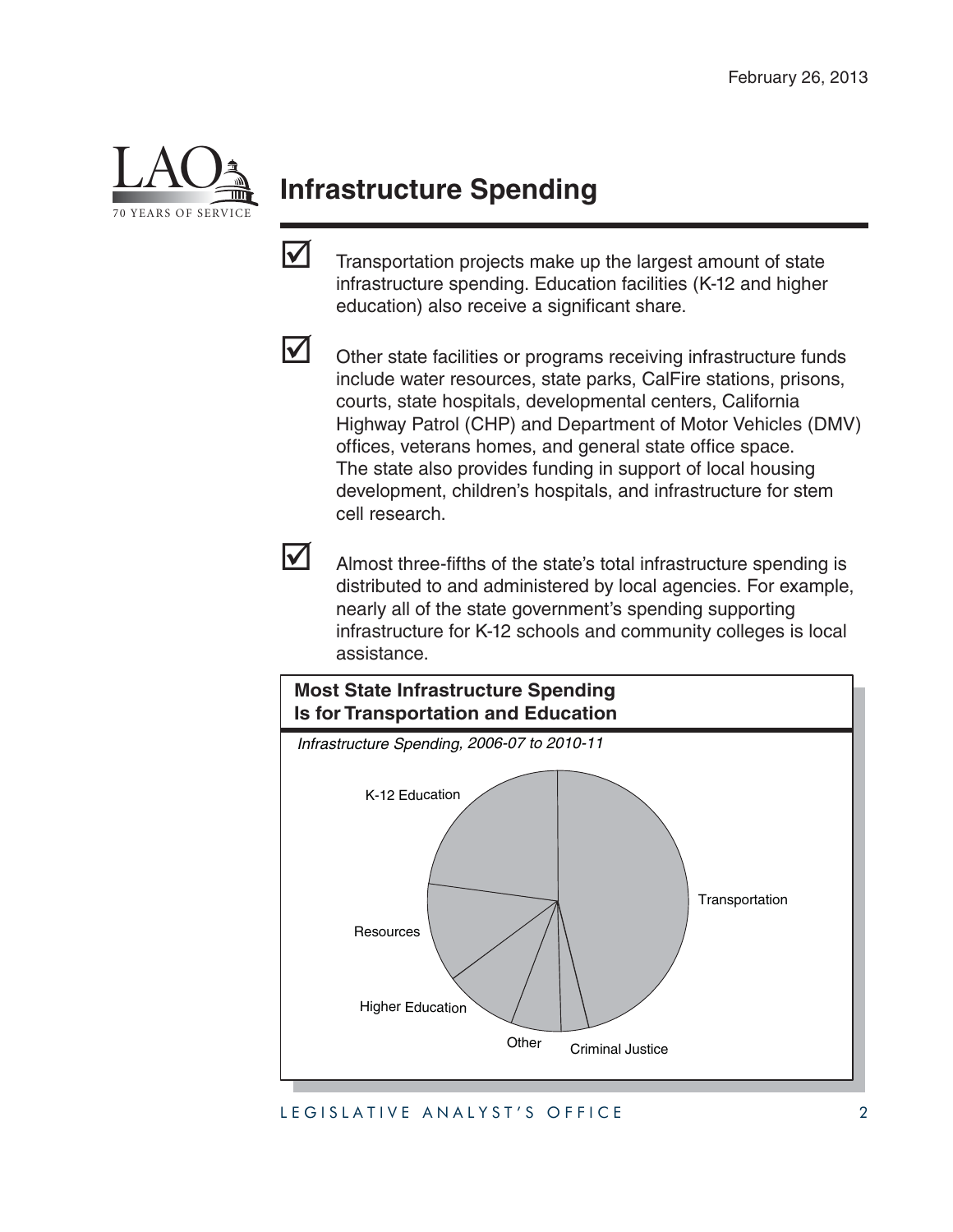

# **Recent Bond Authorizations**

 $\triangledown$  The voters and the Legislature have authorized more than \$100 billion in bonds since 2000. This includes \$97 billion in general obligation bonds and about \$15 billion in lease-revenue bonds.

| <b>State Infrastructure General Obligation Bonds</b><br><b>Approved by Voters Since 2000</b>                            |                                                              |  |  |
|-------------------------------------------------------------------------------------------------------------------------|--------------------------------------------------------------|--|--|
| (In Billions)                                                                                                           |                                                              |  |  |
| <b>Proposition Number/Date</b>                                                                                          | <b>Total Amount</b><br><b>Authorized by</b><br><b>Voters</b> |  |  |
| <b>Education (K-12 and Higher Education)</b>                                                                            |                                                              |  |  |
| 47/November 2002                                                                                                        | \$13.1                                                       |  |  |
| 55/March 2004                                                                                                           | 12.3                                                         |  |  |
| 1D/November 2006                                                                                                        | 10.4                                                         |  |  |
| <b>Subtotal</b>                                                                                                         | (\$35.8)                                                     |  |  |
| <b>Transportation</b><br>1B/November 2006-<br>Highways and other transportation<br>1A/November 2008-<br>High-speed rail | \$19.9<br>10.0                                               |  |  |
| <b>Subtotal</b>                                                                                                         | (\$29.9)                                                     |  |  |
| <b>Resources and Environmental Protection</b>                                                                           |                                                              |  |  |
| 12/March 2000                                                                                                           | \$2.1                                                        |  |  |
| 13/March 2000                                                                                                           | 2.0                                                          |  |  |
| 40/March 2002                                                                                                           | 2.6                                                          |  |  |
| 50/November 2002                                                                                                        | 3.4                                                          |  |  |
| 84/November 2006                                                                                                        | 5.4                                                          |  |  |
| 1E/November 2006                                                                                                        | 4.1                                                          |  |  |
| <b>Subtotal</b>                                                                                                         | (\$19.6)                                                     |  |  |
| Other                                                                                                                   |                                                              |  |  |
| Various propositions                                                                                                    | \$11.7                                                       |  |  |
| Total                                                                                                                   | \$96.9                                                       |  |  |

#### LEGISLATIVE ANALYST'S OFFICE 3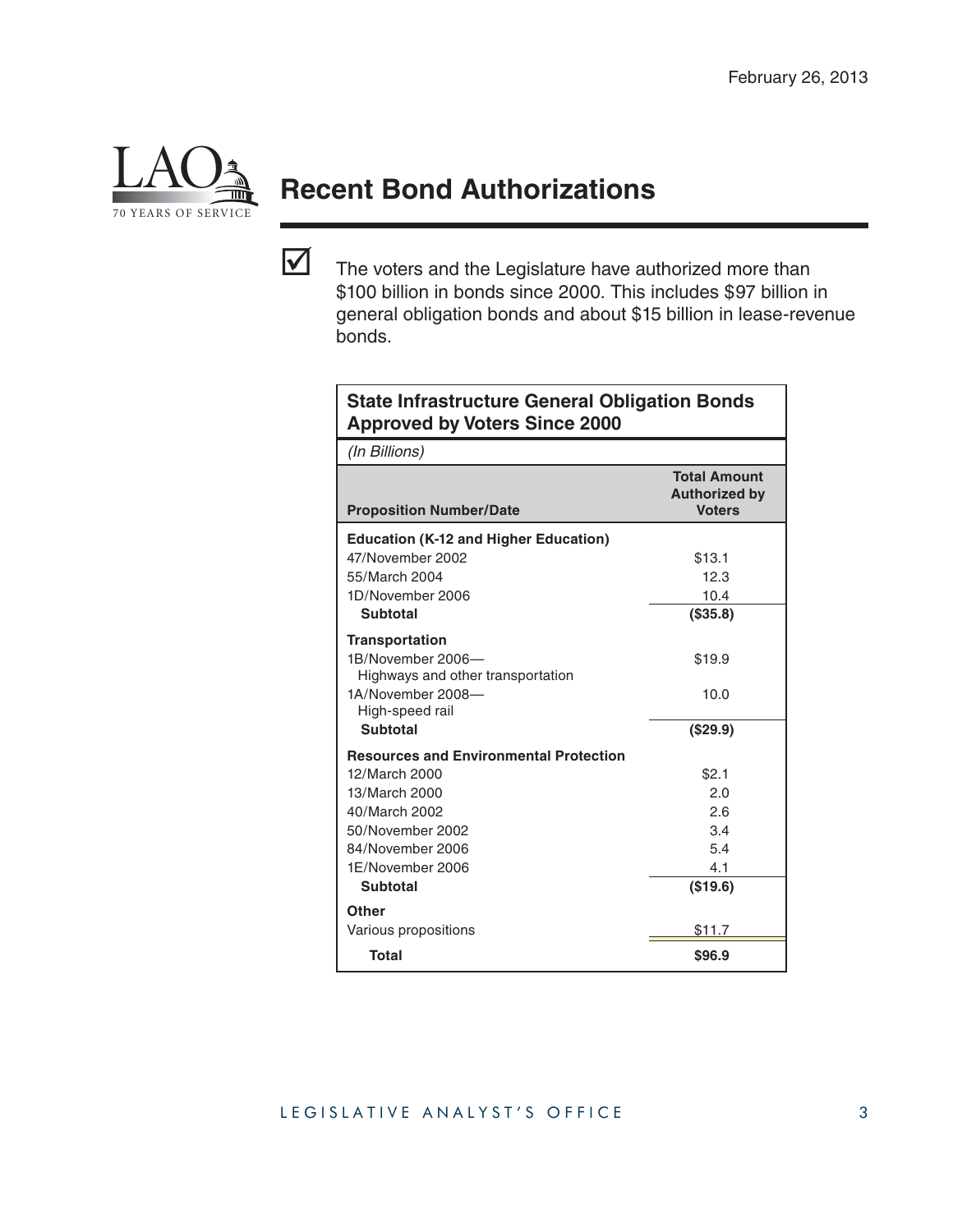

# **Overview of State Bond Debt**

 $\triangledown$  The state currently has \$73 billion in outstanding general obligation bonds and \$12 billion in outstanding lease-revenue bonds—that is, bonds on which it is making principal and interest payments.



In addition, voters or the Legislature have approved about \$37 billion of bonds that have not yet been sold to investors.

| <b>Authorized but Unissued General Fund Bonds</b> |                                              |                                          |               |  |
|---------------------------------------------------|----------------------------------------------|------------------------------------------|---------------|--|
| (In Millions)                                     |                                              |                                          |               |  |
|                                                   | General<br><b>Obligation</b><br><b>Bonds</b> | Lease-<br><b>Revenue</b><br><b>Bonds</b> | <b>Totals</b> |  |
| Children's hospitals                              | \$497                                        |                                          | \$497         |  |
| Corrections                                       | З                                            | \$3,561                                  | 3,564         |  |
| General government                                | 75                                           | 271                                      | 346           |  |
| Higher education                                  | 370                                          | 261                                      | 631           |  |
| High-speed rail                                   | 9,449                                        |                                          | 9,449         |  |
| Housing                                           | 1,392                                        |                                          | 1,392         |  |
| K-12 facilities                                   | 2,160                                        |                                          | 2,160         |  |
| Local libraries                                   | 5                                            |                                          | 5             |  |
| Resources and flood control                       | 5,952                                        | 799                                      | 6,751         |  |
| Stem cells                                        | 1,873                                        |                                          | 1,873         |  |
| Transportation                                    | 10,299                                       |                                          | 10,299        |  |
| <b>Totals</b>                                     | \$32,075                                     | \$4,892                                  | \$36,967      |  |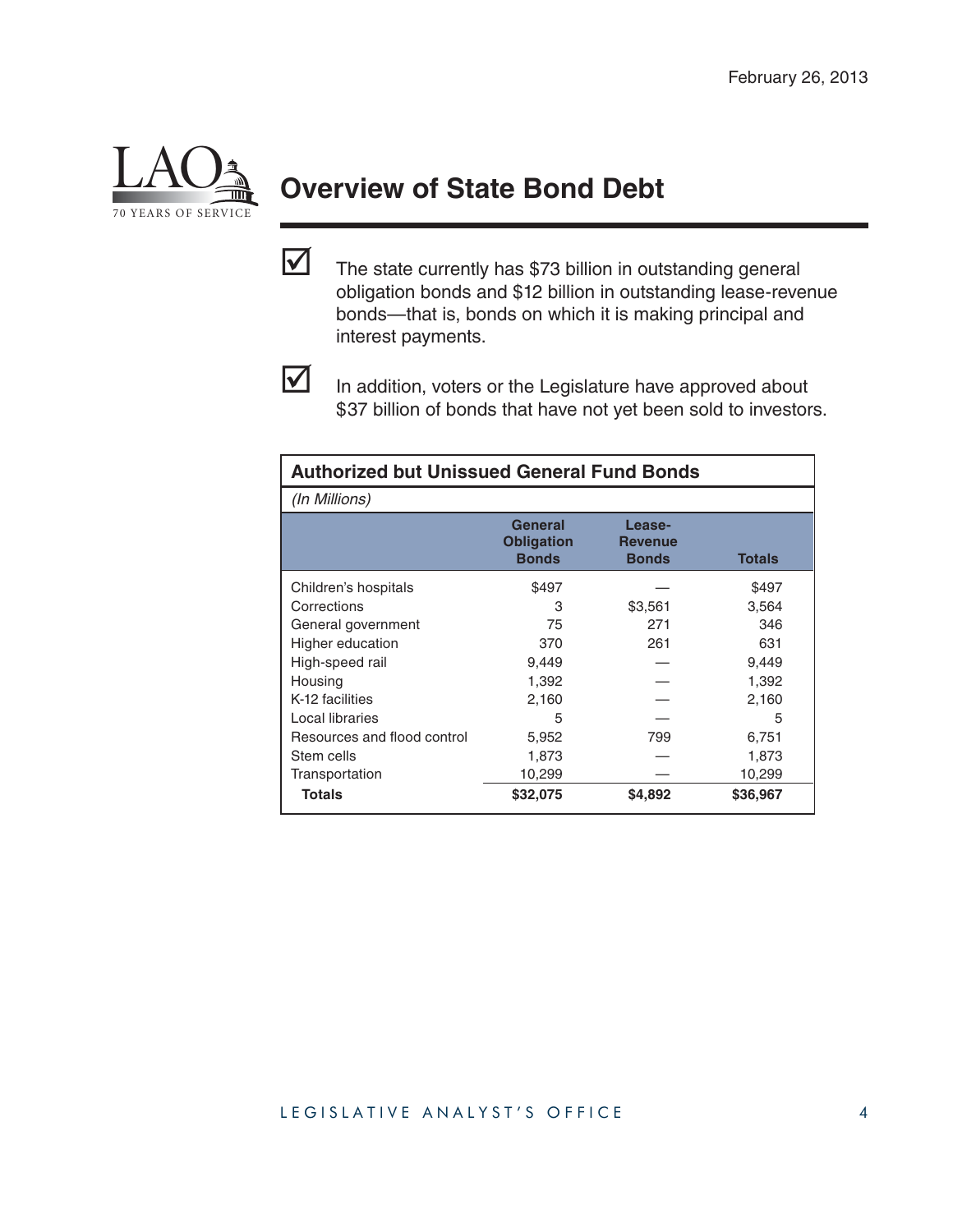

## **Budgetary Effects of Bonds**

- $\blacksquare$  The Governor's budget estimates that the General Fund cost of the principal and interest payments on the state's infrastructure bonds will be \$5.8 billion in 2013-14. This represents roughly 6 percent of the state's total General Fund revenue. Since 2003-04, the state's General Fund debt service has grown at almost 10 percent annually.
- 

 $\triangledown$  The state's total debt service on infrastructure bonds is somewhat higher than the \$5.8 billion in General Fund spending. This is because the state uses special funds mostly transportation weight fees—to pay some of the debt service on its bonds.

 $\triangleright$  Assuming no additional bonds are authorized and that only the remaining \$37 billion in authorized bonds are sold, the percentage of General Fund spent on debt service is expected to remain near 6 percent over the next few years. This is because General Fund debt service and revenues are expected to grow at similar rates.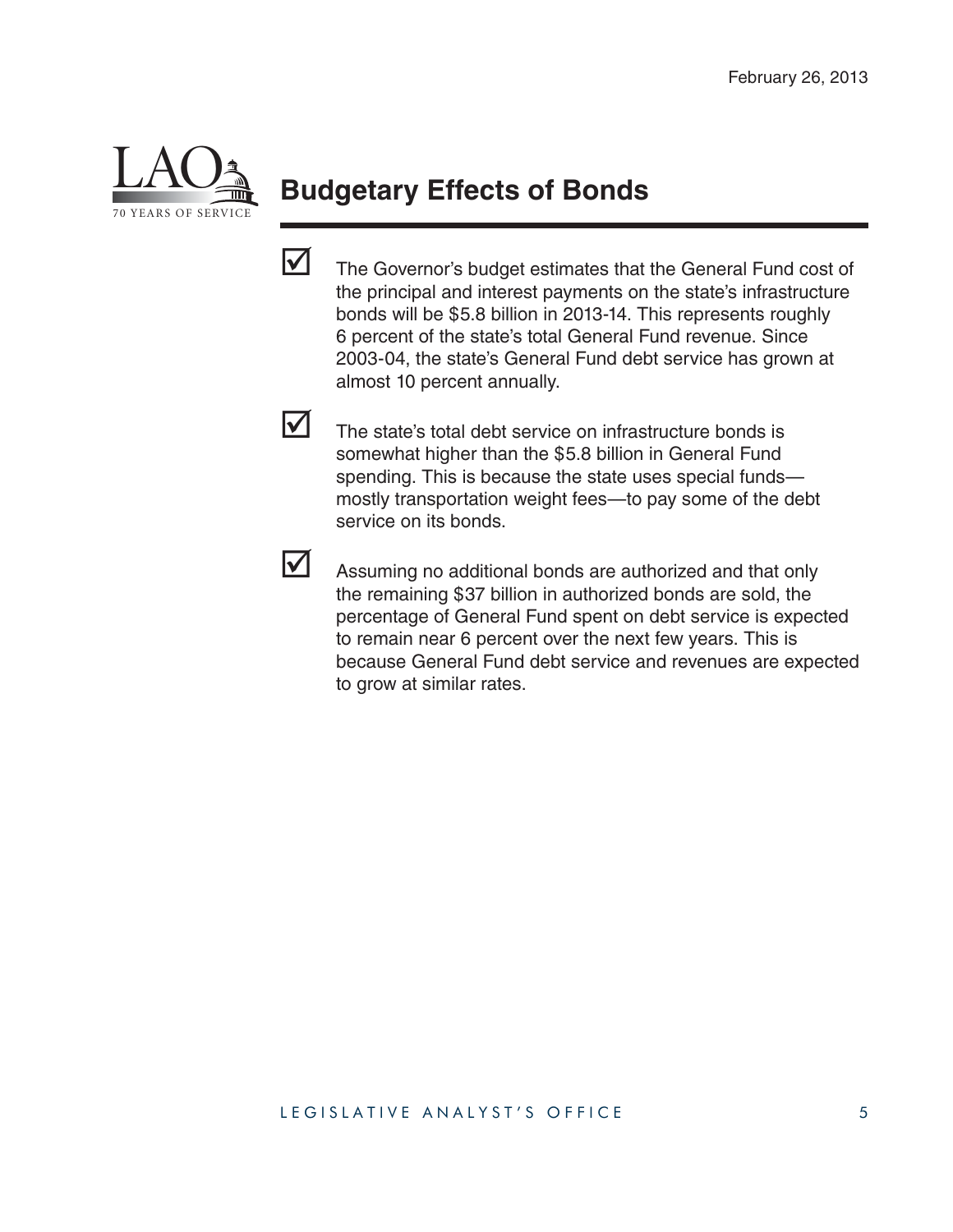

#### **The Proposed Water Bond**



 $\blacksquare$  If approved by voters, the current version of the water bond would authorize borrowing of \$11.1 billion for water-related purposes. Assuming that interest rates for these water bonds would average just over 5 percent and the bonds are sold over a ten-year period, the state's average annual cost for paying off the water bonds would be \$565 million over a 40-year repayment period. The state's costs would be less than this average cost at the beginning and end of the repayment period and greater than the average cost in the intervening years.

 $\blacktriangleright$  Assuming the water bond is issued in installments over the next decade, its effect on infrastructure bond costs in the next few years would be limited. As a result, the state's debt-service ratio would increase only slightly, peaking at just over 6 percent near the end of the decade.

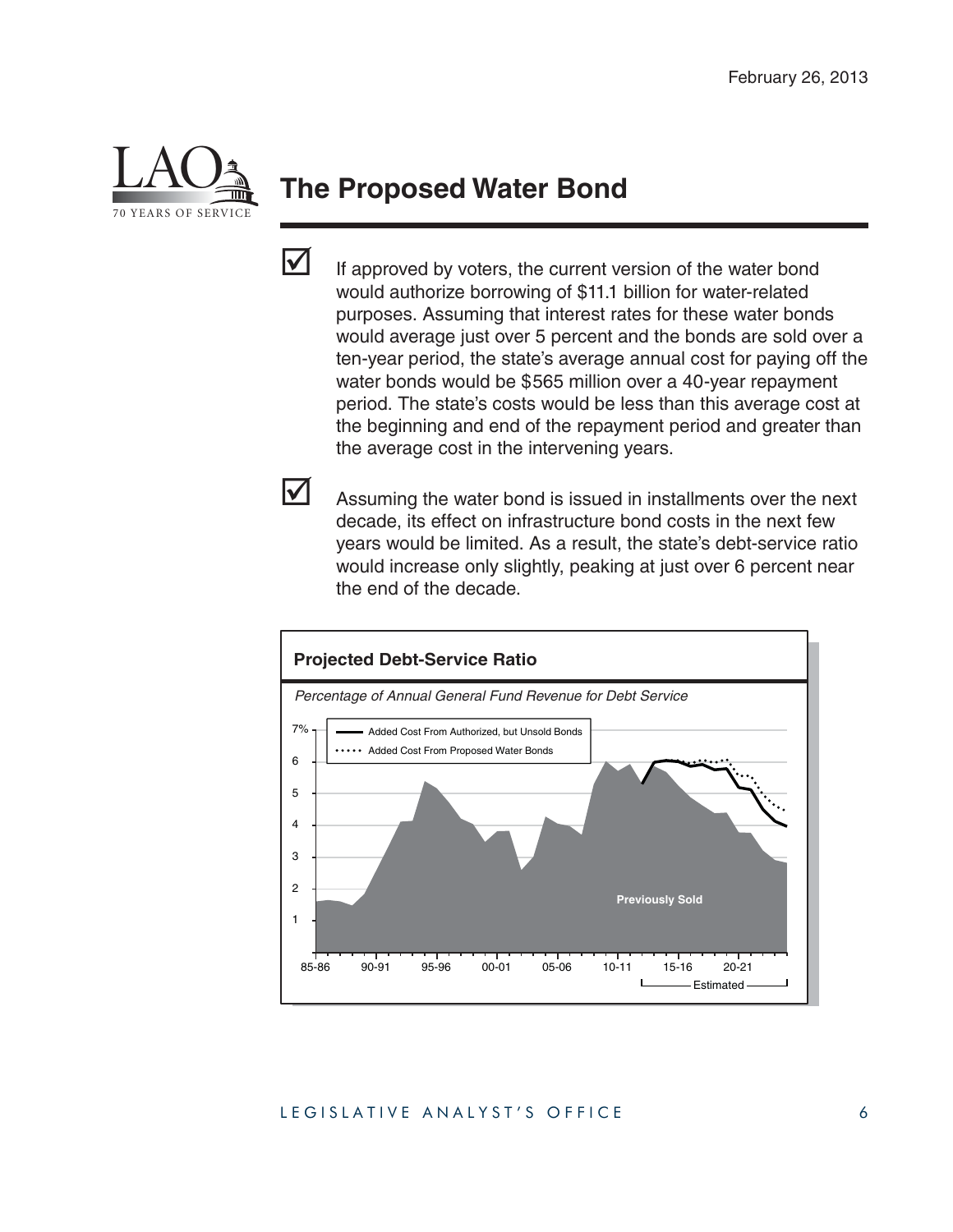

### **State Infrastructure Demands**

- $\triangledown$  The state does not have a comprehensive inventory of the condition and capacity of its existing infrastructure. Information drawn from current facility conditions and available department plans, however, suggest that demand for state infrastructure funds will continue to be substantial absent changes in current policies.
	- The state's K-12 districts, community colleges, and public universities typically rely on state bond funds for infrastructure funding. Currently, there are limited state bond funds available to allocate to new education projects.
	- The 2011 Statewide Transportation System Needs Assessment identified \$170 billion in highway and intercity rail needs over the next decade.
	- Numerous state facilities—including state office buildings, trial court facilities, CHP field offices, DMV offices, and state hospitals—are reaching the end of their useful life and will require renovation or replacement in the near future.
	- $\blacksquare$  Infrastructure throughout the state that provides drinking water, wastewater treatment, and flood control is in need of rehabilitation, with estimates of needs in the tens of billions of dollars for each area over the next 20 years. In addition, water-related ecosystem restoration in the Delta, the Salton Sea, and elsewhere could cost several billions of dollars more.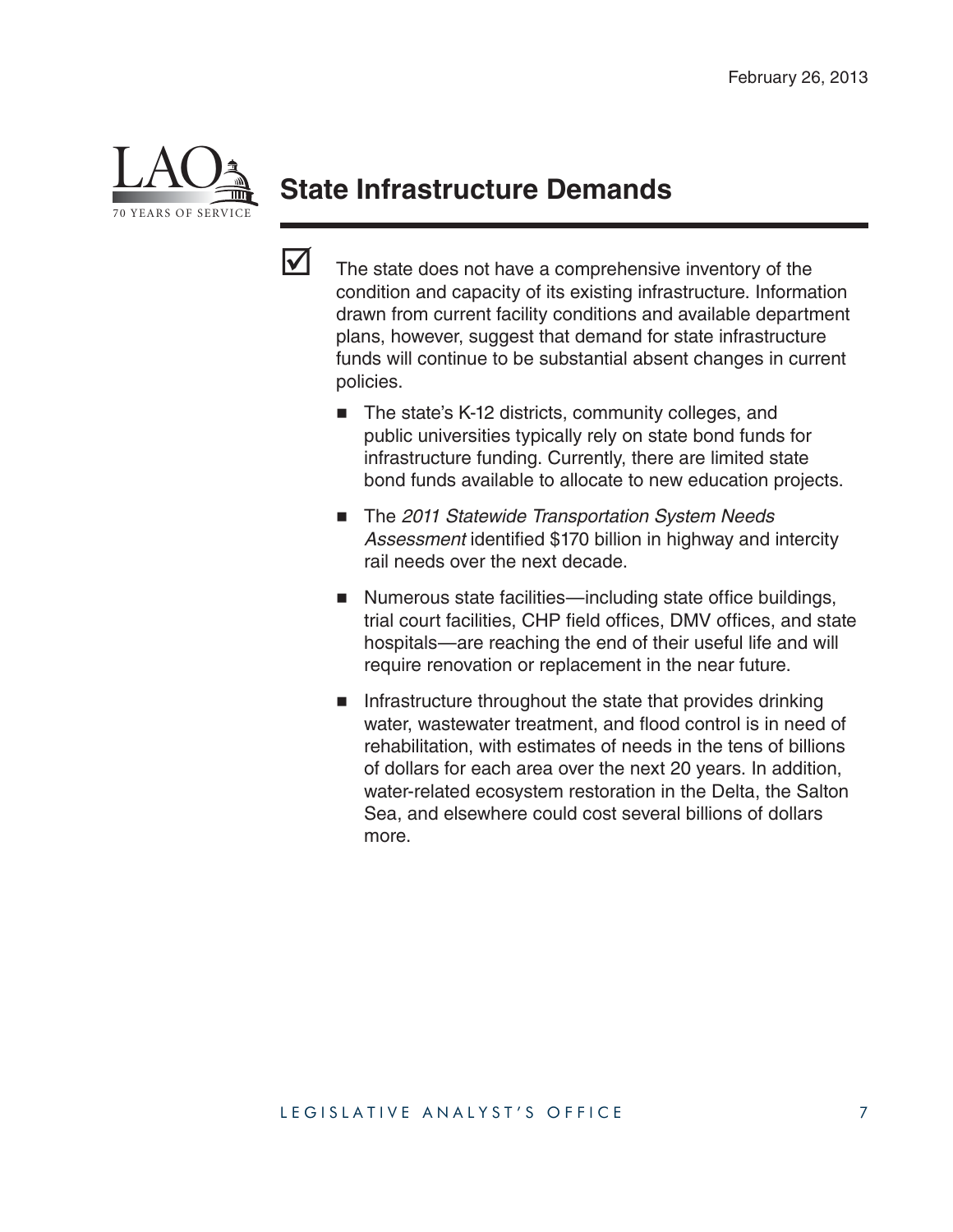

#### **Projected Debt-Service Spending Under Different Scenarios**



 $\triangleright$  Looking forward to the next decade of state infrastructure investment, the largest single issue for the Legislature to determine is the level of state spending to dedicate to this purpose. For any given level of state revenues, each dollar spent on infrastructure (or infrastructure debt service) decreases funds that could be spent on other programs.

 $\blacksquare$  The largest unknown in forecasting infrastructure spending is the extent to which the Legislature and voters will authorize new bonds for infrastructure. Assuming that the remaining \$37 billion in authorized bonds are sold over the next decade, the figure below shows how different amounts of additional bond authorizations would affect the state's General Fund budget under current revenue forecasts.



#### LEGISLATIVE ANALYST'S OFFICE 8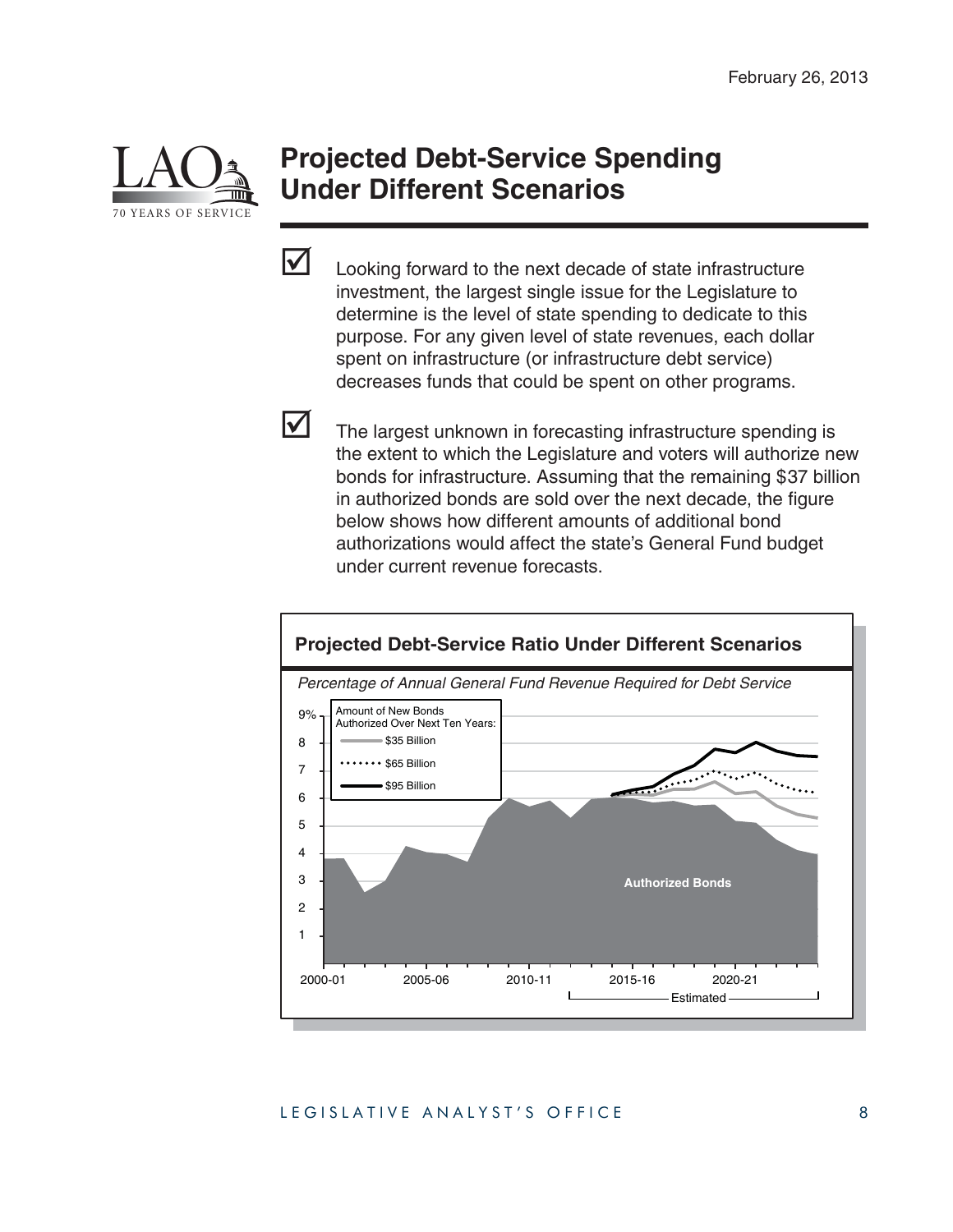

### **Issues for Legislative Consideration**



 $\triangledown$  There is no one right level for annual state spending on infrastructure. The amount of infrastructure spending should reflect the state's priorities for infrastructure compared with other state spending. Authorizing new General Fund-supported bonds at a level similar to the last decade, however, would result in a larger share of General Fund spending devoted to infrastructure programs than in the past.

 $\triangleright$  The first step in determining where to make investments in the state's infrastructure is to take a comprehensive look at overall state infrastructure needs. The state's five-year infrastructure plan is intended to provide this information.

 $\mathbf{\Omega}$  Invariably, the amount of infrastructure spending needs identified by state departments, local governments and school districts, and other stakeholders will exceed existing funding capabilities. As a result, the administration and Legislature will have to set priorities and consider additional alternatives. Options the Legislature could consider include:

 *Adopt Strategies to Reduce Infrastructure Demand.* The Legislature could enact policies that increase utilization, encourage less costly alternatives, or improve efficiency. Higher education policies could place a greater emphasis on distance education and improved use of facilities during the summer. A greater focus on repair and maintenance could prolong the life of existing infrastructure and avoid costly replacements. In transportation, congestion pricing or toll roads could reduce demand for new highway capacity.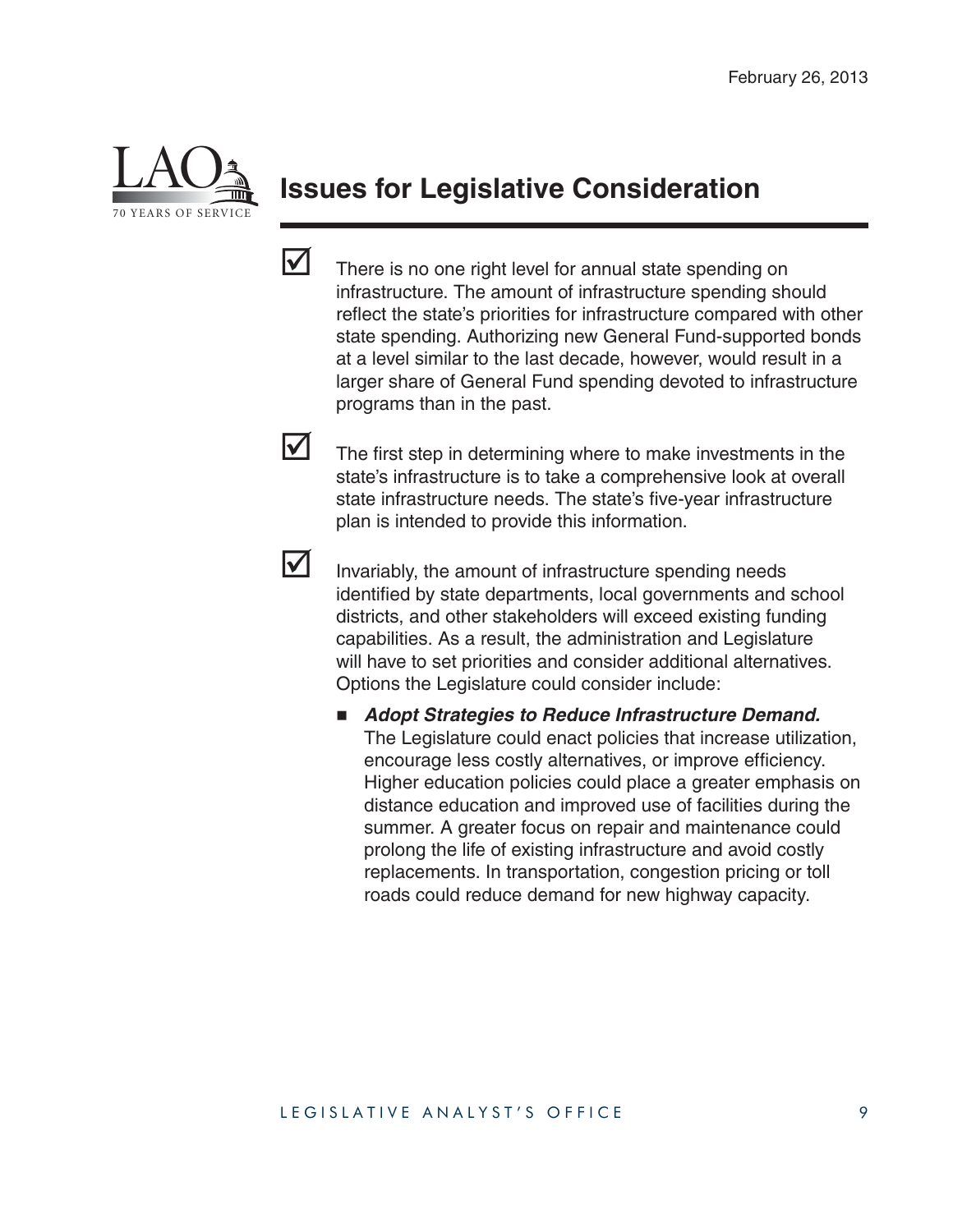

#### **Issues for Legislative Consideration**

*(Continued)*

- Reduce the Scope of Infrastructure Receiving State **Support.** The Legislature could reevaluate whether certain programs should be a state responsibility or consider shifting a greater share of cost to local governments, the private sector, or other beneficiaries.
- *Identify Additional Revenue to Support Infrastructure.* Rather than relying on the state's general revenues to fund most infrastructure, the Legislature could explore alternative revenue sources. Opportunities exist to charge beneficiaries for a greater share of infrastructure costs.